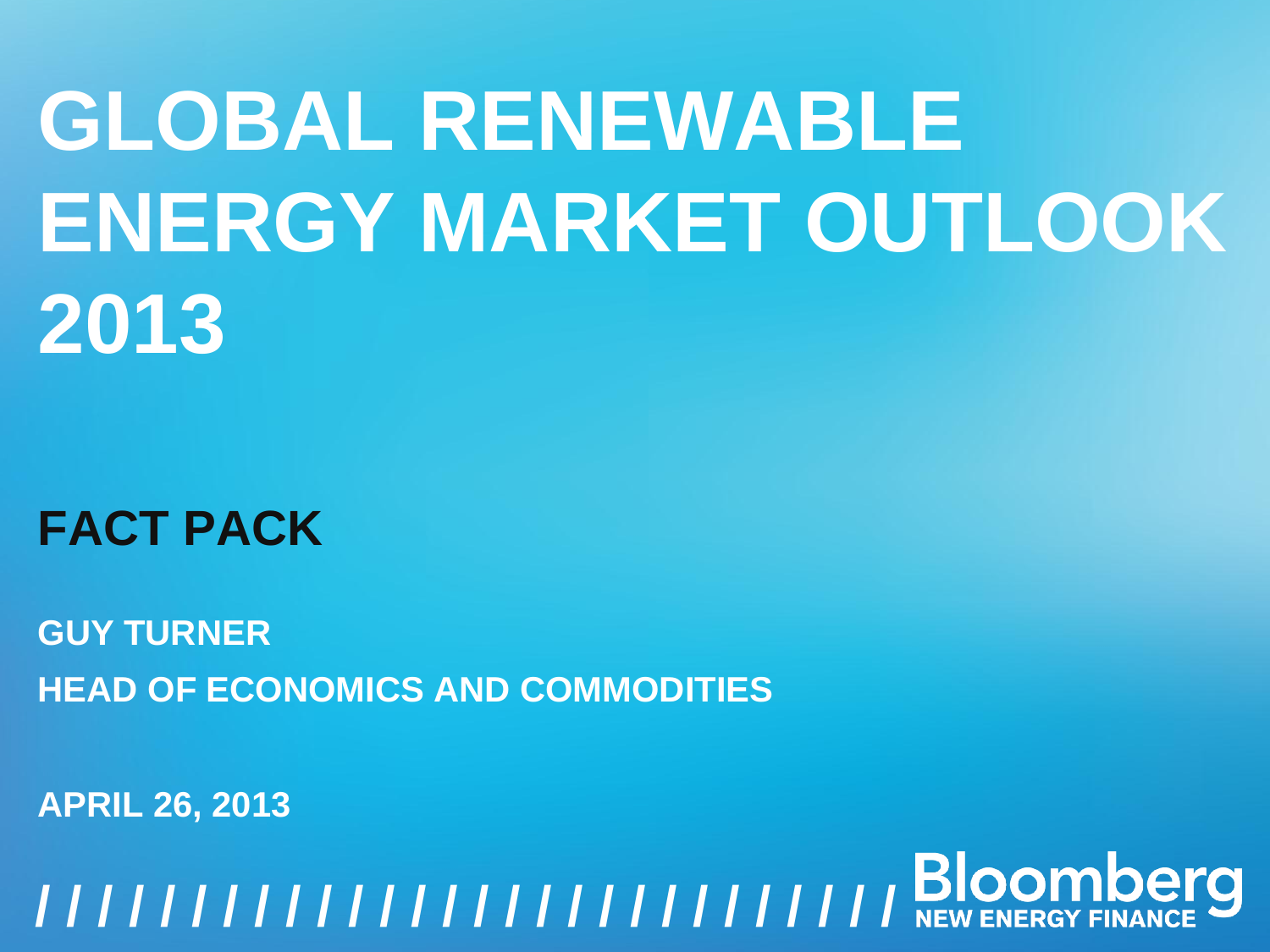## **INTRODUCTION**

• This year's Global Renewable Energy Market Outlook updates our previous long term projections of the clean energy markets published in November 2011 (Exec Summary: [bnef.com/WhitePapers/download/53](http://bnef.com/WhitePapers/download/53)).

- The analysis uses the same analytical framework BNEF's Global Energy and Emissions Model (GE<sup>2</sup>M) but is updated in a number of ways.
- This year three scenarios have been created to show a range of possible future outcomes for the clean energy market - New Normal, Barrier Busting and Traditional Territory. These scenarios create three different views of how the world's energy system will evolve based on assumptions around technology costs, economic prosperity, policy ambitions and investment in grid infrastructure.
- The analysis has been updated to include the latest trends and forecasts in fuel prices, GDP, population, technology costs and energy and environmental policies – in particular, projections of world coal prices and future clean energy costs have both come down since our last analysis.
- The future demand for rooftop PV has been analysed in considerably more detail using consumer adoption principles. This takes into account local demographics, solar radiation levels and patterns in consumer investment decisions. This is done across 84 separate economic regions.
- Technology costs are now differentiated in more detail by country, taking into account local prices for land, labour and equipment prices. In particular the Chinese market has been analysed in more detail using a Chinaspecific technology adoption model.
- Grid constraints are more comprehensively taken into account by adjusting the return on investment for certain types of distributed technologies.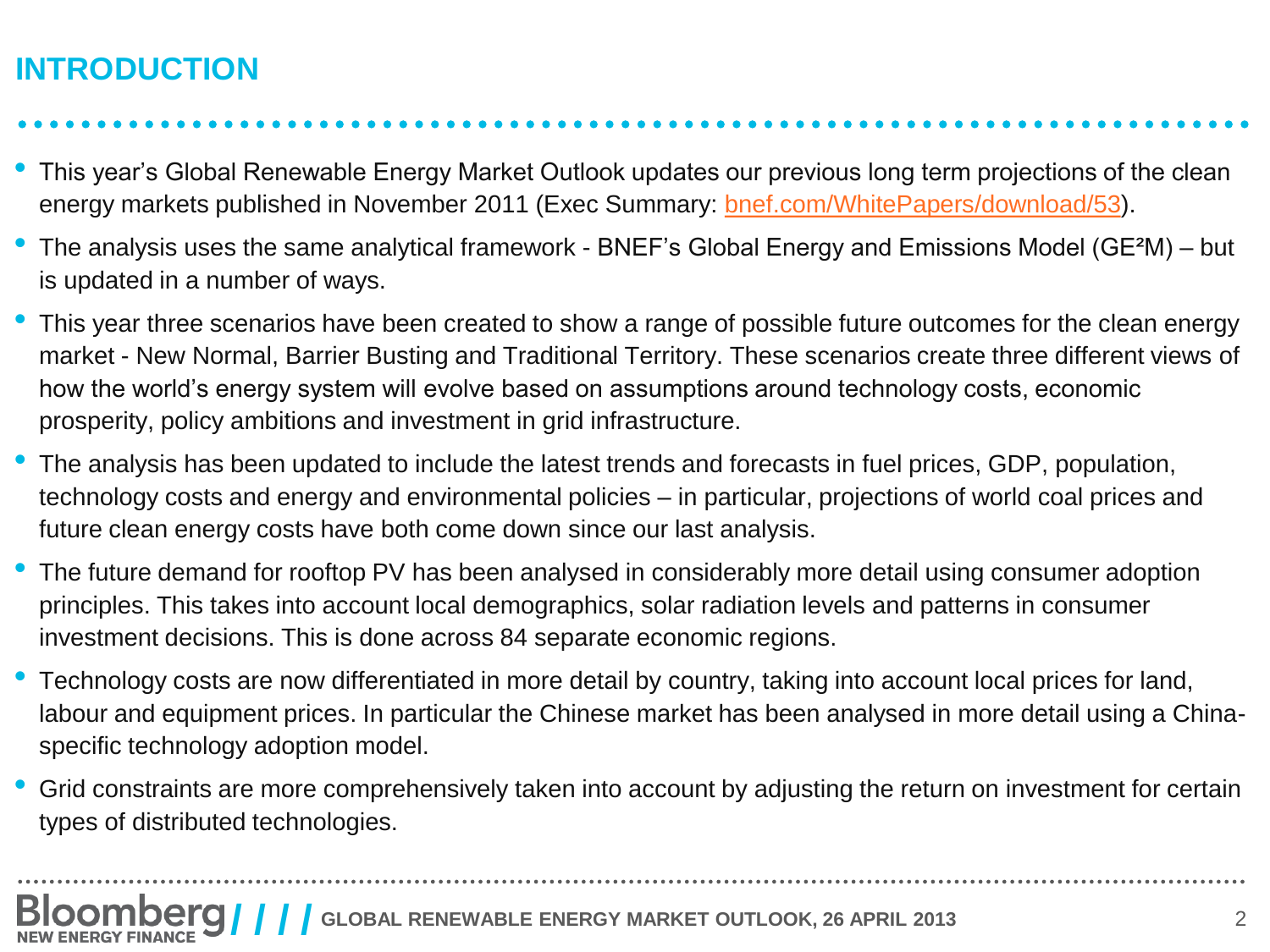## **THREE FUTURE SCENARIOS**

### **TRADITIONAL TERRITORY NEW NORMAL**

- World economy remains subdued: real GDP CAGR 2.2%
- Cheap fossil fuels shale gas expands rapidly lowering international gas and coal prices.
- Moderate environmental concerns largely appeased by more use of gas.
- Main energy investments goes into trusted technologies of gas and coal and nuclear.
- Supportive policies for new energy technologies weaken.
- Grid investments focus on maintaining existing centralised infrastructure

- Economic hangover continues: real GDP CAGR 2.7%.
- Rising demand for energy from developing countries outstrips supply – prices of fossil fuels rise.
- Environmental concerns remain at current levels – no major breakthroughs but carbon prices from current policies rise in the EU and Australia.
- Current clean energy policies expected to run course to 2020 then mostly taken over by carbon prices in key countries.
- Steady investment in grid to accommodate moderate new distributed technologies.

### **BARRIER BUSTING**

- World economic growth recovers to trend of past 20 years: real GDP CAGR 3.6%.
- Demand puts pressure on fossil prices. Fossil fuels and carbon prices remain expensive.
- Environmental concerns heightened stronger policy coordination; carbon priced in China and US.
- Unit costs of generation technologies are the same as in NN scenario.
- Strong investment in grid technologies and progress in storage technologies.
- Breakthrough in second generation biofuel technology.

**The emphasis in the scenarios is to explore the effects of technical and economic barriers to renewables, rather than other drivers such as policy decisions.**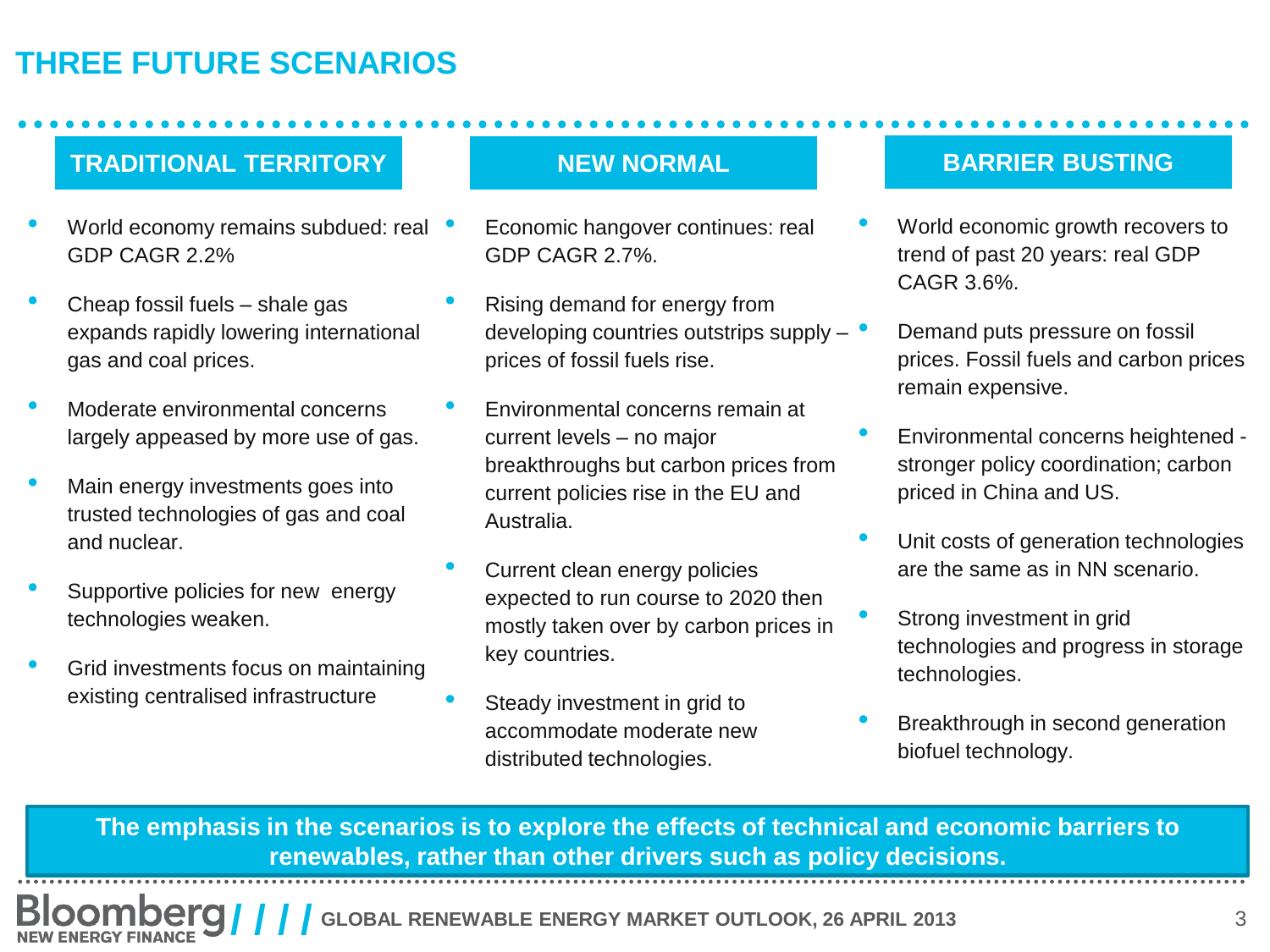## **NEW NORMAL: CUMULATIVE INSTALLED POWER GENERATION CAPACITY**

## **By 2030 renewables will account for 50% of installed power generation capacity**

In the NN scenario by 2030 renewables (including hydro) will account for 48% of total power generation capacity installed around the world, up from 28% in 2012.

Wind and solar continue to dominate. Wind (on and offshore) rises from 5% in 2012 to 17% of installed capacity by 2030, overtaking large-hydro. Starting from a lower base, solar PV capacity grows from 2% in 2012 16% by 2030.

Less variable renewables such as marine, geothermal and solar thermal make a lesser contribution due to their higher costs.

Fossil-fuel generation capacity grows slightly in absolute terms in all scenarios, but its relative contribution falls from 67% in 2012 to 40-45% by 2030. Nuclear's share remains steady at around 6%.

**NEW ENERGY FINANCE** 



Note: EfW is energy from waste Small-scale PV includes commercial and residential scale rooftop PV.

GW

Source: Bloomberg New Energy Finance

AL RENEWABLE ENERGY MARKET OUTLOOK, 26 APRIL 2013 **4** 4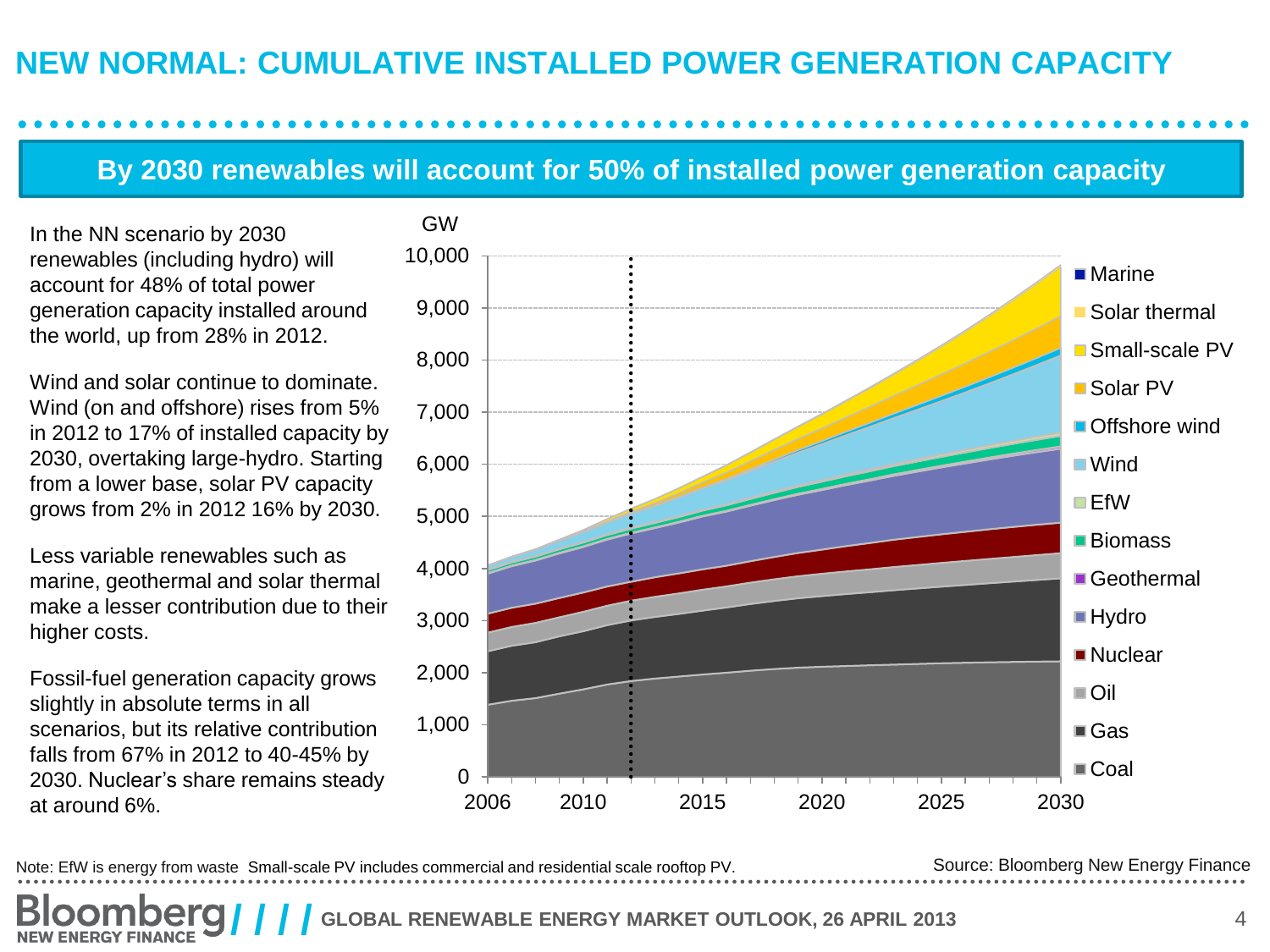## **CUMULATIVE INSTALLED GENERATION CAPACITY, 2030**

## **The share of "new renewables" of installed power capacity varies between 33% and 39% in 2030 across the TT and BB scenarios**

In the BB scenario the share of renewables, including hydro, in power generation capacity rises to 53% from 50% in the NN scenario – a relative increase of 5%. The share of "new" renewables (ie excluding hydro) increases to 39% from 36% in the NN scenario – a relative increase of 10%.

In the TT scenario the share of renewables, including hydro, in power generation capacity reduces to 48% from 50% in the NN scenario – a relative contraction of 4%. The share of "new" renewables (ie excluding hydro) reduces to 33% – a decline of 8%.



**GLOBAL RENEWABLE ENERGY MARKET OUTLOOK, 26 APRIL 2013** 5 **NEW ENERGY FINANCE**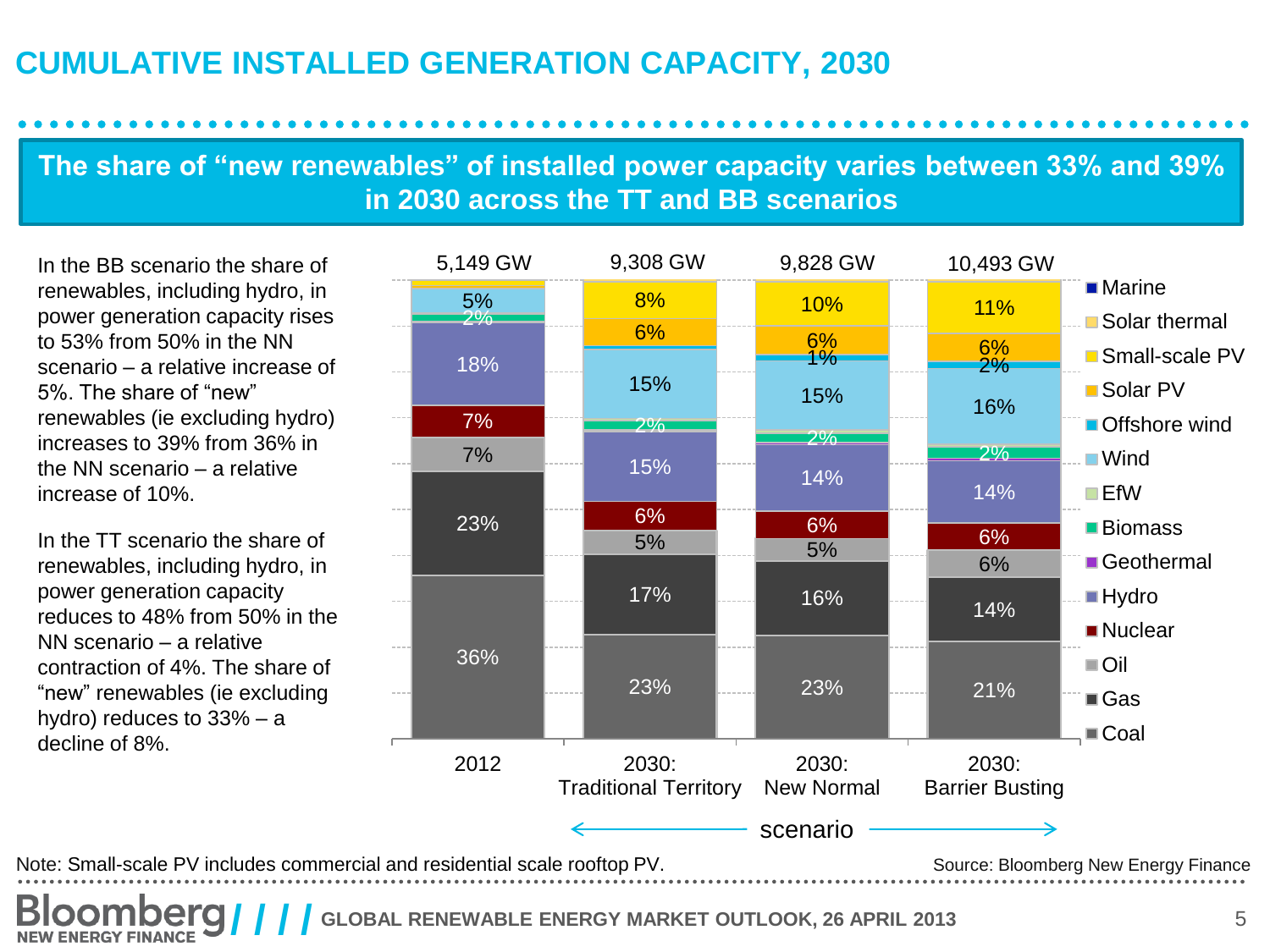## **ADDITIONS TO POWER GENERATION CAPACITY 2013 TO 2030 (NEW NORMAL)**

## **Renewables will account for 70% of the new power generation capacity added to 2030**

Globally 70% of the new power generation capacity added between 2012 and 2030 will be from renewable technologies - the IEA's New Policies scenario projects 57% of new power capacity to 2030 will be in the form of renewable technologies.

Solar PV and wind will comprise the largest share of new power capacity added to 2030, accounting for 30% and 27% respectively.

As the cost of wind and solar falls and carbon prices and other environmental controls, increase the cost of fossil fuels in certain countries, new coal and gas capacity become less attractive, comprising only 25% of capacity additions to 2030.

Nuclear also sees something of a renaissance but this is limited to 5-6% of total new capacity added to 2030.

**ENERGY FINANCE** 



Note: EfW is energy from waste Small-scale PV includes commercial and residential scale rooftop PV. Source: Bloomberg New Energy Finance

RENEWABLE ENERGY MARKET OUTLOOK, 26 APRIL 2013 **6**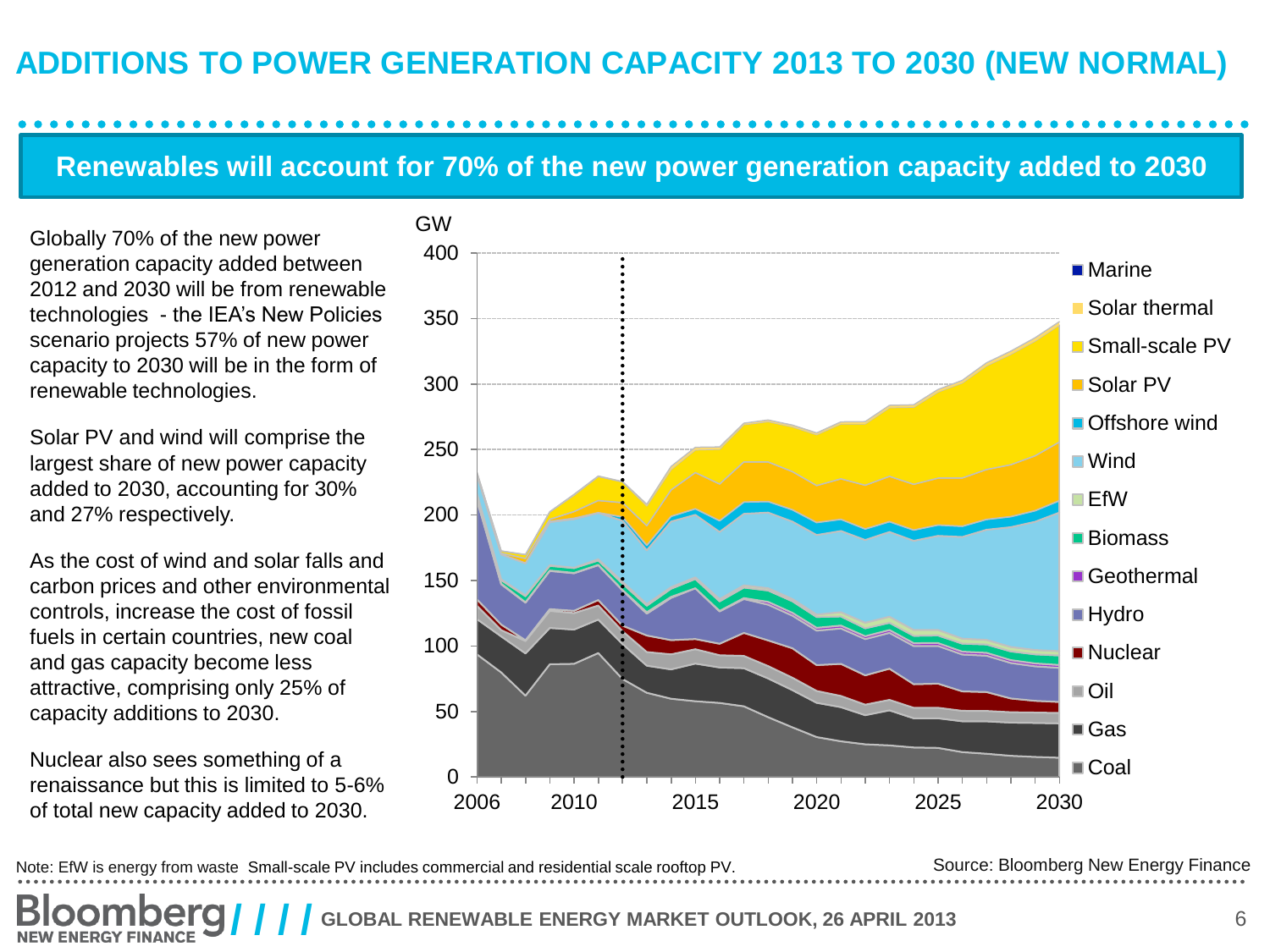## **TOTAL RENEWABLE POWER GENERATION CAPACITY - SCENARIO COMPARISON**

## **Our 2013 forecasts for renewable power generation capacity are higher than our 2011 forecast and higher than the IEA's last projection**

We expect cumulative RE capacity to reach 3,500GW in 2030 under our New Normal scenario, up 25% from our 2011 estimate of 2,800GW.

This change in forecast is driven by a number of factors including:

• Faster declines in unit costs of clean energy technologies

• Greater take up these technologies in regions that have higher overall installation costs, but where it is still cost effective to develop the asset (eg Middle East)

• Lower coal prices – this increases the price of carbon in regions with high gas prices and firm climate policies, eg Europe



Note: Renewable energy includes wind, solar, biomass, energy from waste, geothermal.

Source: Bloomberg New Energy Finance

RENEWABLE ENERGY MARKET OUTLOOK, 26 APRIL 2013 **7 NEW ENERGY FINANCE**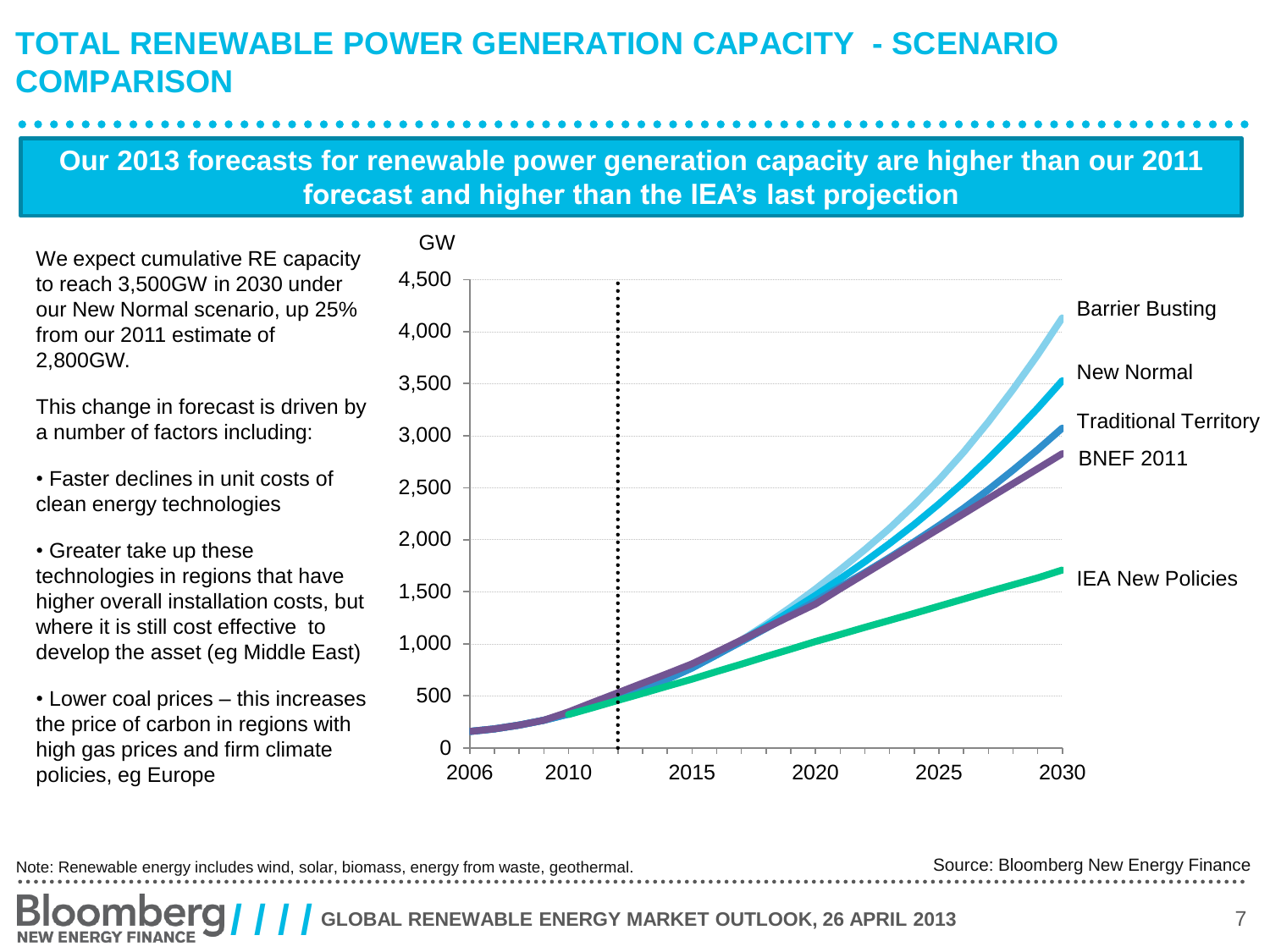## **CUMULATIVE ADDITIONAL POWER GENERATION CAPACITY 2013 – 2030**

## **The share of "new renewables" in capacity additions to the power sector to 2030 varies between 58% and 66% across the TT and BB scenarios**

The share of renewables, including hydro, in new capacity additions in the power sector up to 2030 increases to 75% in the BB scenario (from 70% in the NN scenario).

Excluding hydro, the share of renewables in new capacity additions up to 2030, increases to 66% (from 60% in the NN scenario).

Under the TT scenario the share of renewables in new capacity additions to falls, but not by much, to 69% including hydro, or 58% excluding hydro.

The share of build between the three scenarios does not change significantly.

**NEW ENERGY FINANCE** 



LOBAL RENEWABLE ENERGY MARKET OUTLOOK, 26 APRIL 2013 **8** 8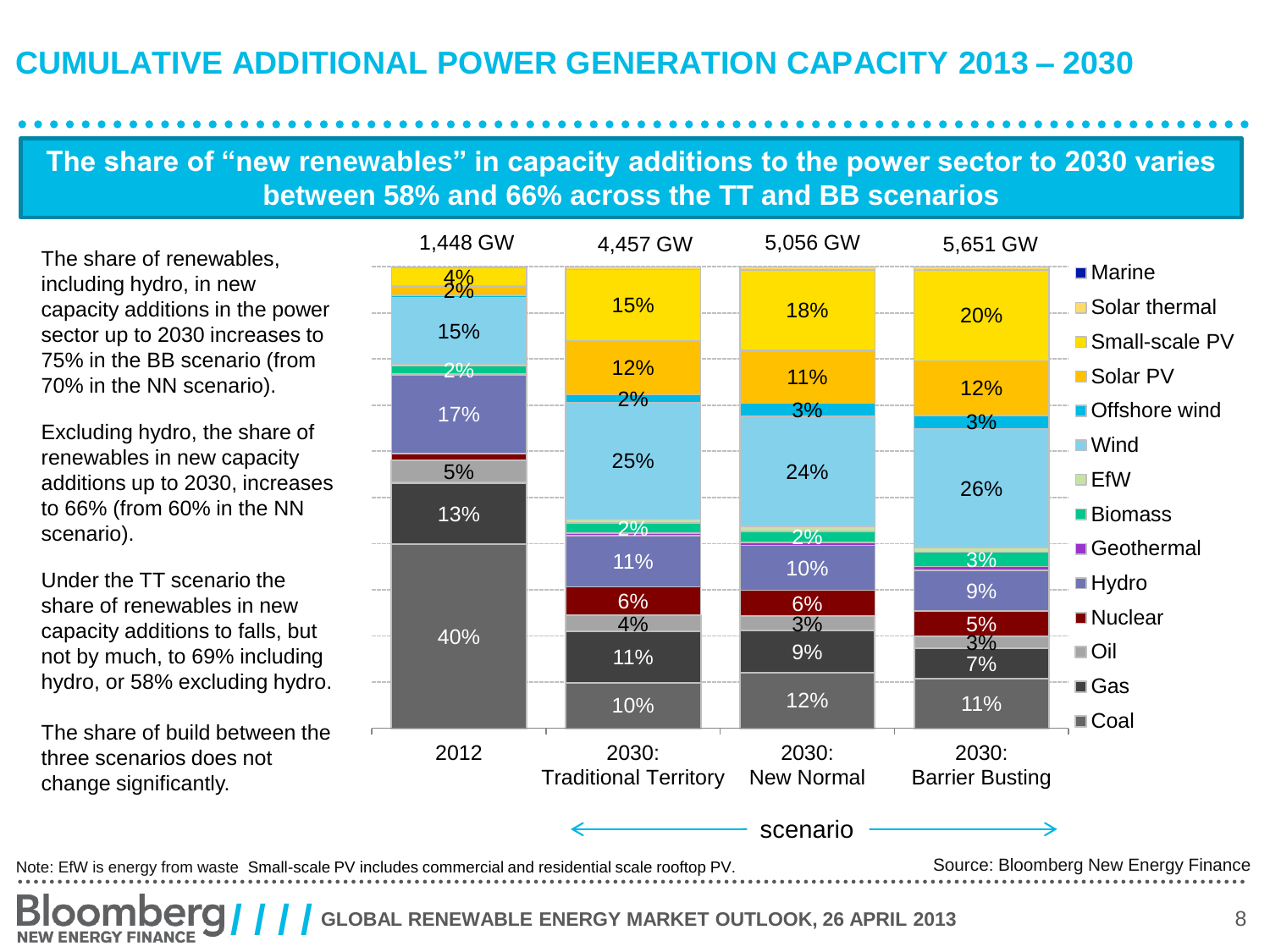## **POWER GENERATION OUTPUT, 2013-2030**

## **Large hydro will continue to generate the most power of the clean technologies to 2030**

Generation from renewable sources will increase from 22% in 2012 up to 37% in 2030 under our Barrier Busting scenario. This is lower than installed capacity because renewables (excluding large hydro) have lower load factors than traditional thermal technologies.

By 2030 wind accounts for 12% of generation and solar PV 6%. Largehydro remains the dominant form of clean energy production to 2030.

Gas-fired generation remains steady at 17-18% under our Traditional Territory scenario, but falls to 13% in our high gas price Barrier Busting scenario.

Coal-fired electricity generation falls in all scenarios as it becomes displaced by generation from new wind and solar plants with lower running costs.

**NEW ENERGY FINANCE** 



**COBAL RENEWABLE ENERGY MARKET OUTLOOK, 26 APRIL 2013** 9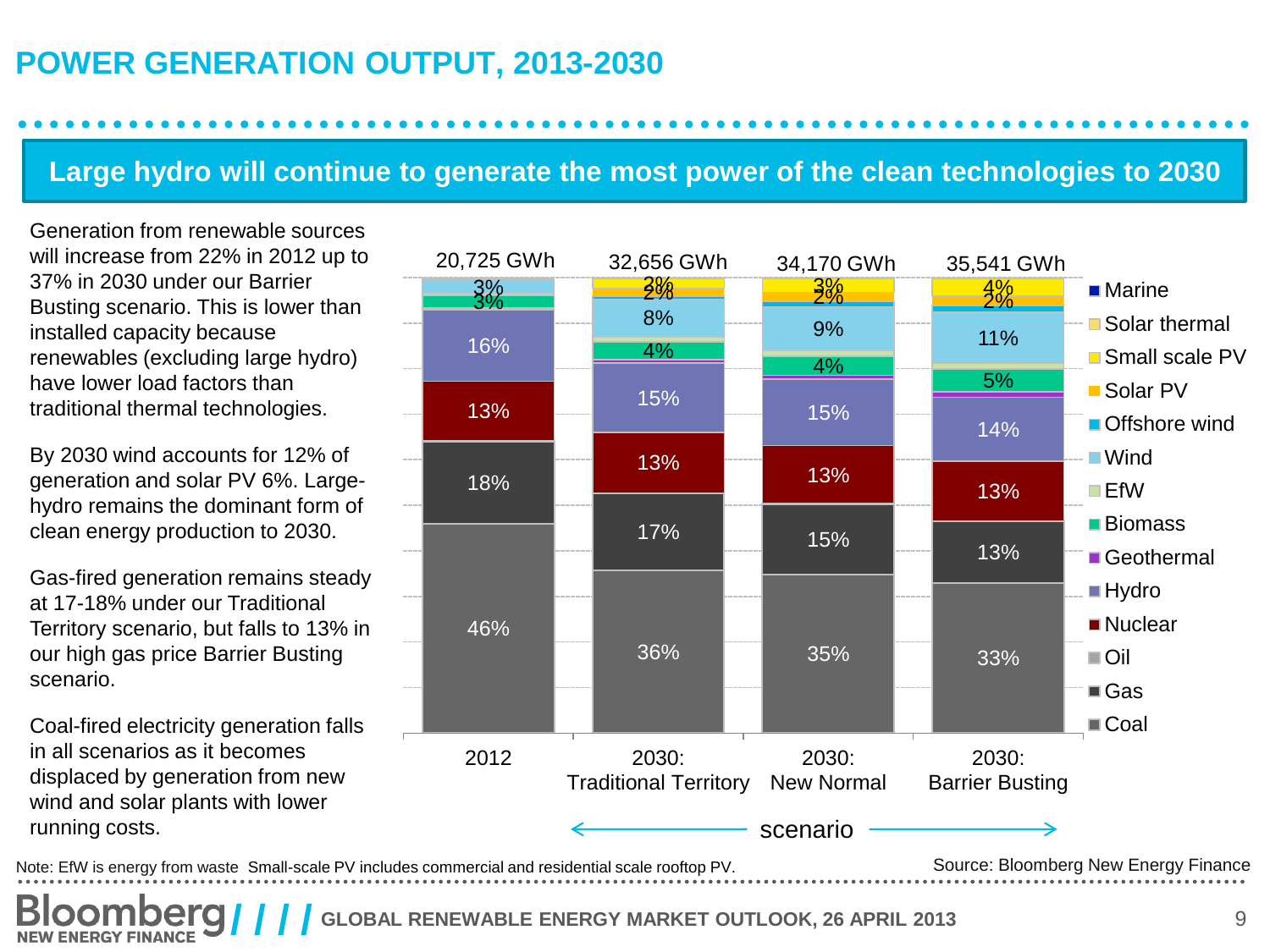## **POWER GENERATION CAPACITY ASSET FINANCE (NEW NORMAL)**

## **73% of total investment in power generation to 2030 will be directed to renewables**

Under our NN scenario, investment in power generation assets will reach \$790bn a year by 2030 and \$11 trillion cumulatively from 2013.

Around \$8.2 trillion or 73% of total asset finance to 2030 will be spent on renewable energy including large hydro.

Capital intensive renewable energy technologies such as offshore wind and solar thermal are more visible here as each MW installed has higher cost. The high capital costs of nuclear facilities also raise the share of financing required by the nuclear sector.



#### Note:

1. All \$bn figures are nominal assuming a 2% annual rate of inflation

Source: Bloomberg New Energy Finance 2. EfW is energy from waste Small-scale PV includes commercial and residential scale rooftop PV.

RENEWABLE ENERGY MARKET OUTLOOK, 26 APRIL 2013 **10 NEW ENERGY FINANCE**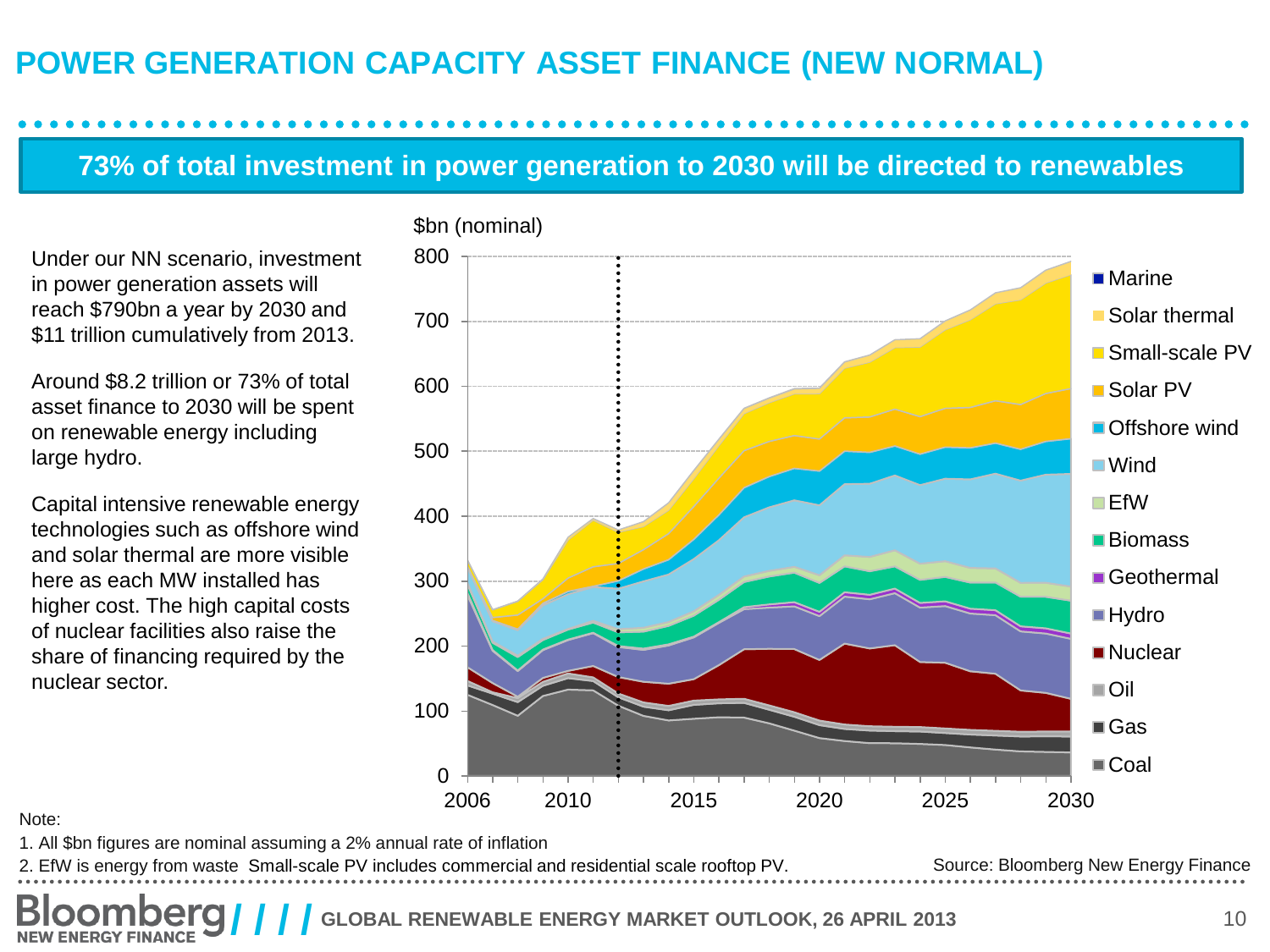## **CUMULATIVE POWER GENERATION CAPACITY ASSET FINANCE 2013 TO 2030**

## **Power generation assets will need over \$11 trillion of capital to 2030. Half of this will be spent on wind and solar**

Under the NN scenario, annual investment in renewable energy power assets will rise to \$454bn in 2030, with solar PV and wind energy attracting the majority of investment.

Solar PV will attract between 23% and 25% of asset finance worth over \$3.2 trillion in our Barrier Busting scenario. Just under two thirds of this is directed to roof-top deployment.

Wind energy investment grows in all scenarios attracting between \$2.3 trillion to 2030 under our Traditional Territory scenario and \$3.3 trillionin our Barrier Busting scenario. Just over a quarter of which is offshore wind under BB and NN.

Investment in geothermal, marine, ands solar thermal remain small in comparison.



**GLOBAL RENEWABLE ENERGY MARKET OUTLOOK, 26 APRIL 2013** <sup>11</sup> **/ / / / NEW ENERGY FINANCE**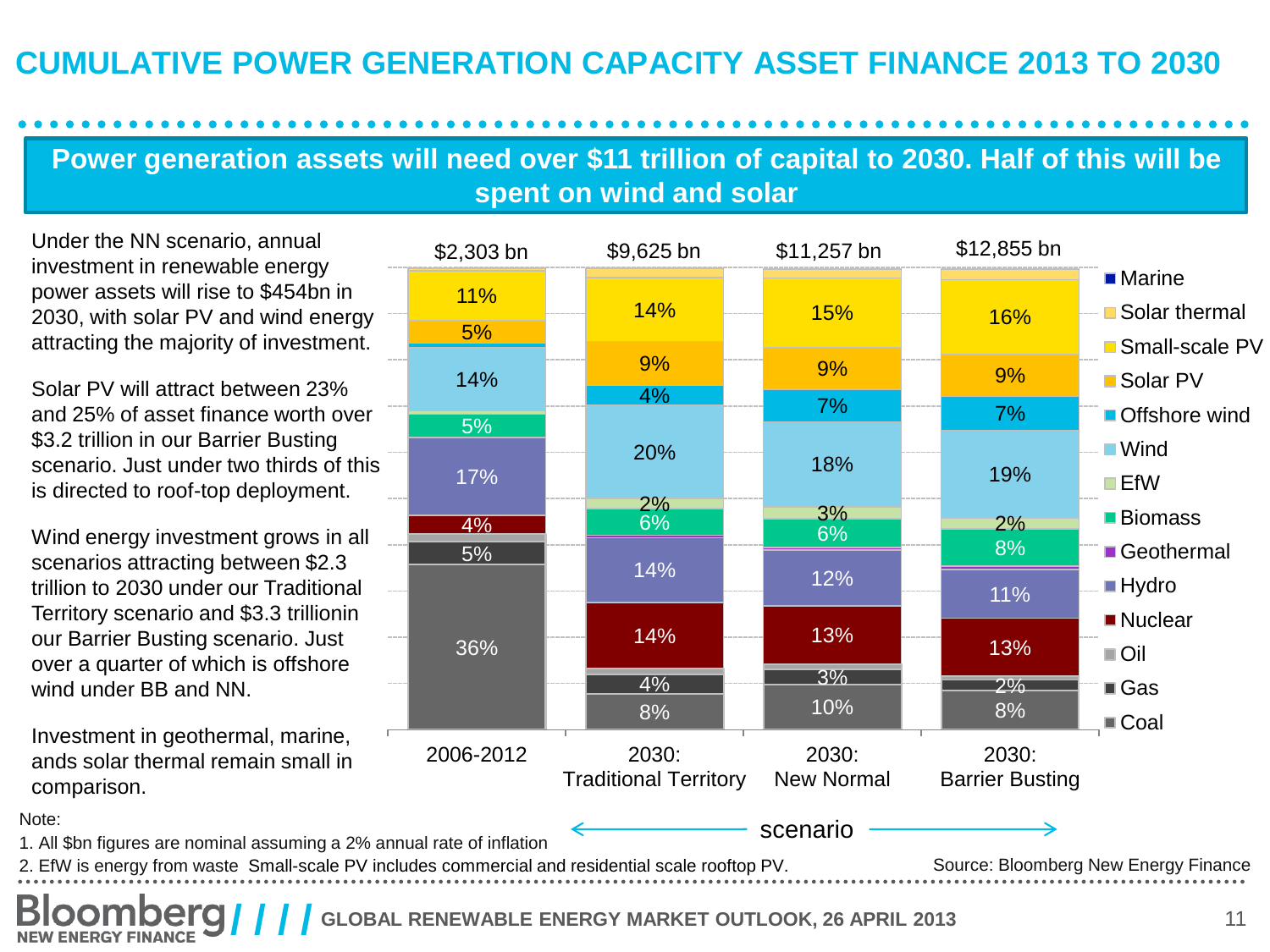## **ANNUAL CLEAN ENERGY INVESTMENT TO 2030 – NEW NORMAL**

## **Total investment in clean energy assets, including power, biofuels and heat, will reach \$630bn by 2030 (nominal)**

Annual investment in all clean energy assets will increase from \$189bn in 2012 to \$630bn in 2030.

Cumulatively this will require some \$7.6trillion of finance over the period 2013 to 2030.

90% of this capital will be needed in the power sector, with the remaining 10% distributed broadly equally between biofuels and renewable heating.



#### Note:

1. All \$bn figures are nominal assuming a 2% annual rate of inflation

Source: Bloomberg New Energy Finance 2. EfW is energy from waste Small-scale PV includes commercial and residential scale rooftop PV.

**COBAL RENEWABLE ENERGY MARKET OUTLOOK, 26 APRIL 2013** 12 **NEW ENERGY FINANCE**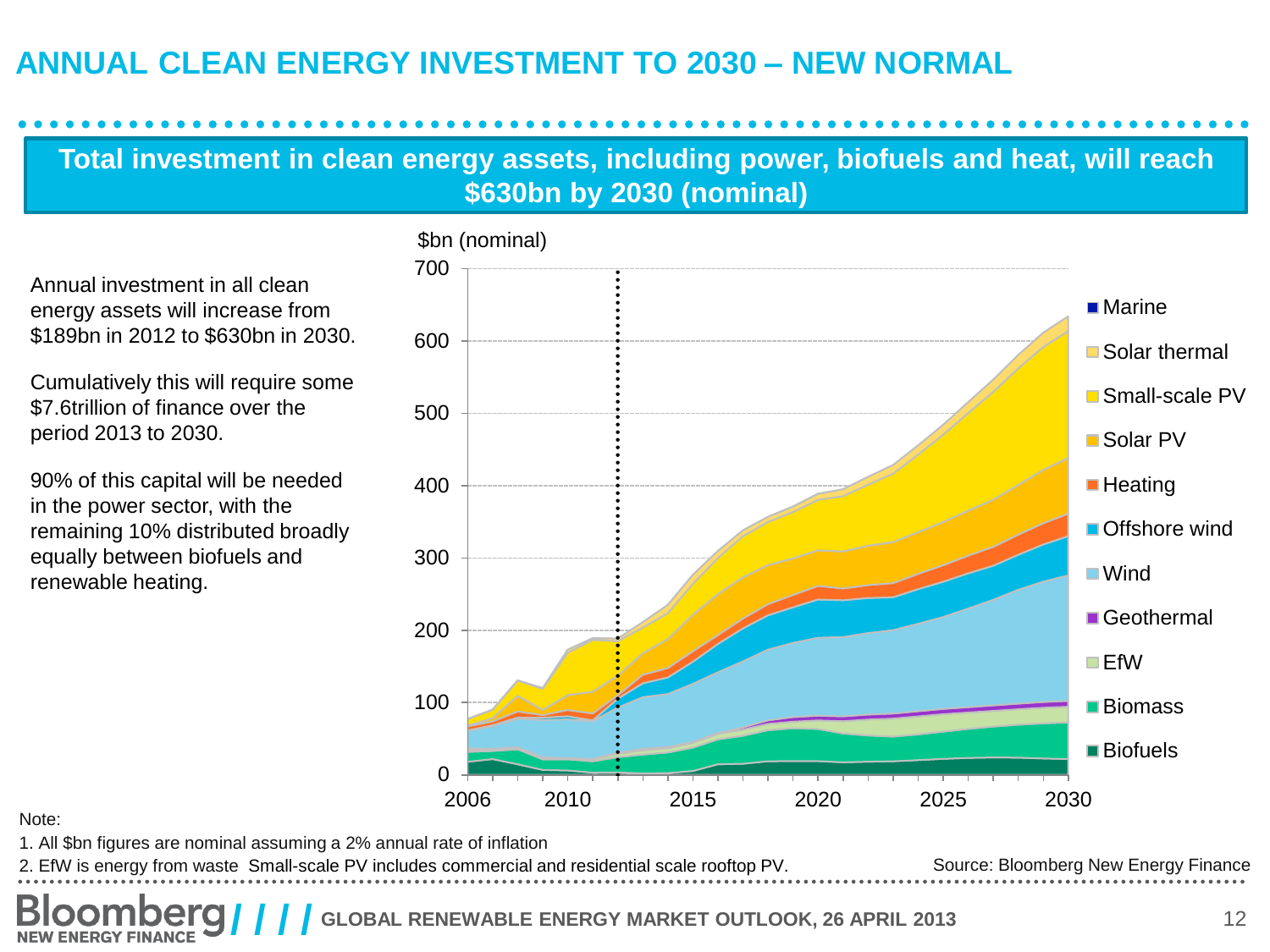## **RENEWABLE ENERGY CAPITAL REQUIREMENTS**

### **Renewable energy investment could vary between \$470bn and \$880bn in 2030**

Cumulative requirement for capital from 2012 to 2030 is up 18% at \$7.6tr. This is equivalent to a compound annual growth rate of 6.7% in nominal terms.

The Barrier Busting scenario sees investment in clean energy assets grow to \$880bn by 2030 (\$9.3 trillion cumulatively). This would require an additional \$2 trillion invested in supporting infrastructure such as long distance transmission systems, smart grids, storage and demand response.

Weaker climate policies and a more subdued economic outlook sees only \$470bn invested in our Traditional Territory scenario in 2030 with an annual compound growth rate of 4.8% nominal.

![](_page_12_Figure_5.jpeg)

Note: Renewable energy includes wind, solar, biomass, energy from waste, geothermal. biofuels, heat.

Source: Bloomberg New Energy Finance

**COBAL RENEWABLE ENERGY MARKET OUTLOOK, 26 APRIL 2013 13 NEW ENERGY FINANCE**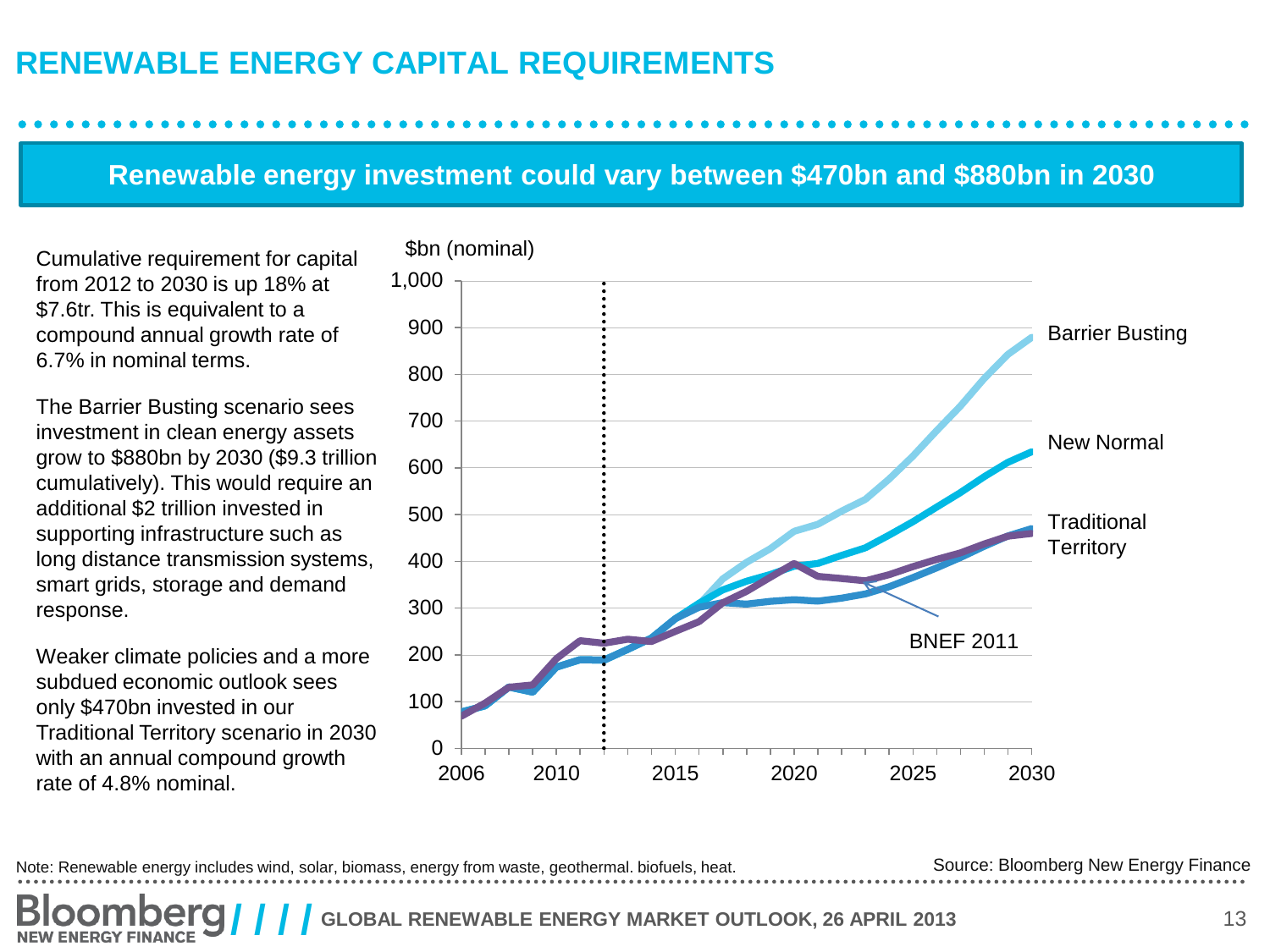## **ANNUAL BIOFUEL CONSUMPTION, 2013-2030**

## **Global biofuel production to increase by 200% to 373bnL in 2030**

![](_page_13_Figure_2.jpeg)

#### Global biofuel production increases by around 200% to 2030 in our New Normal scenario from 120bn litres to 370bn litres in 2030.

The most rapid growth is in second generation biodiesel and ethanol which make up 41% of global consumption in our New Normal and 53% in our Barrier Busting scenario to 2030.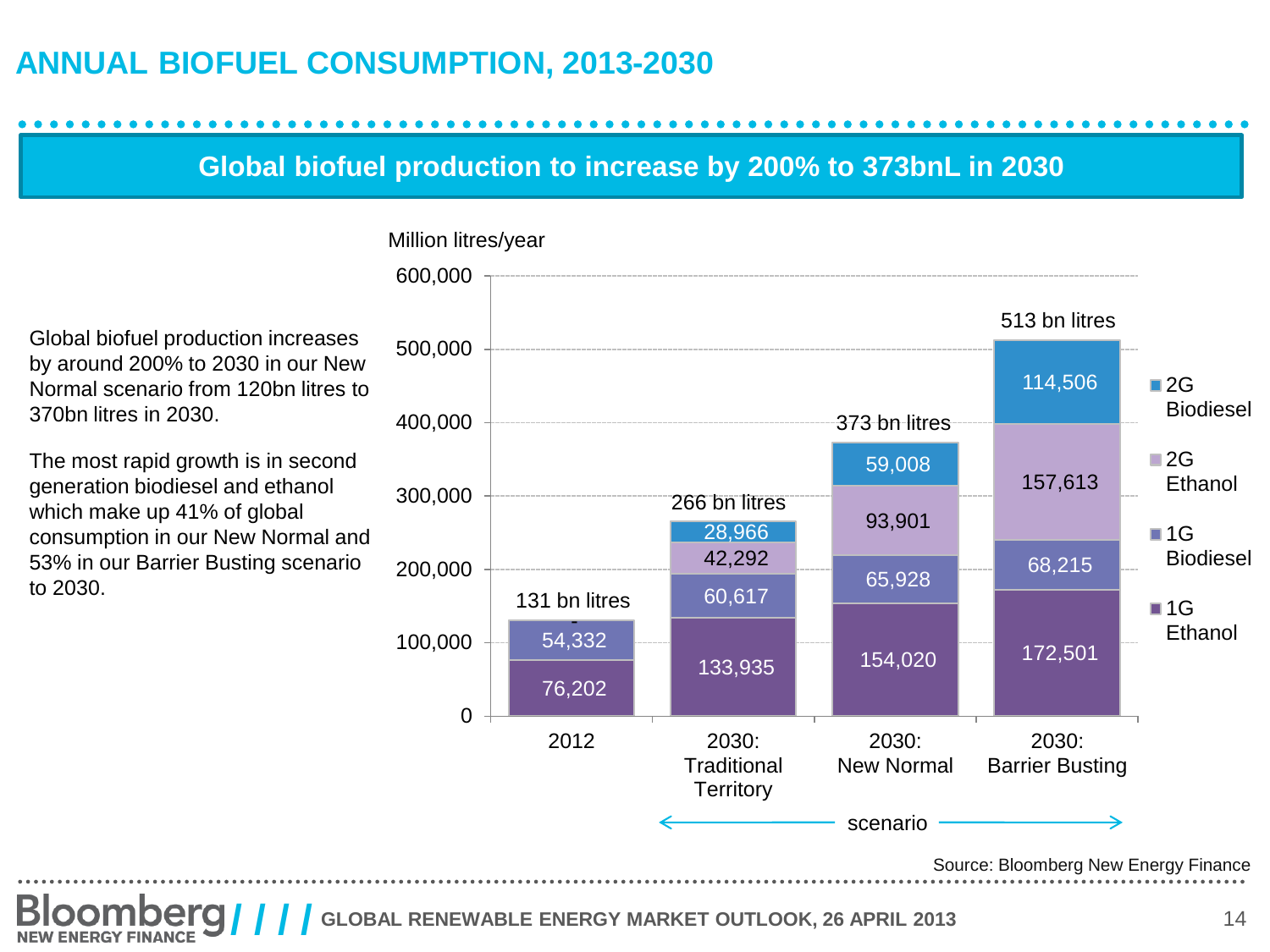## **TOTAL PRIMARY ENERGY DEMAND**

### **Renewable energy rises to 28% of TPED by 2030 up from 21% in 2012**

(including large hydro and traditional biomass) increases its share of world primary energy demand by a third from 21% in 2012 to 28% by 2030.

The share of fossil fuels is expected to reduce from 78% in 2012 to 72% under the NN scenario. In the BB scenario the share of renewable energy (including large hydro and traditional biomass) in world primary energy demand increases to 30% .

In the TT scenario renewable energy (including large-hydro and traditional biomass) accounts for only 26% of world primary energy demand.

New renewable technologies of wind, solar, bio-energy, geothermal and marine is expected to increase from 3% in 2012 to as much as 10% under the BB scenario.

![](_page_14_Figure_6.jpeg)

Source: Bloomberg New Energy Finance

**COBAL RENEWABLE ENERGY MARKET OUTLOOK, 26 APRIL 2013 15**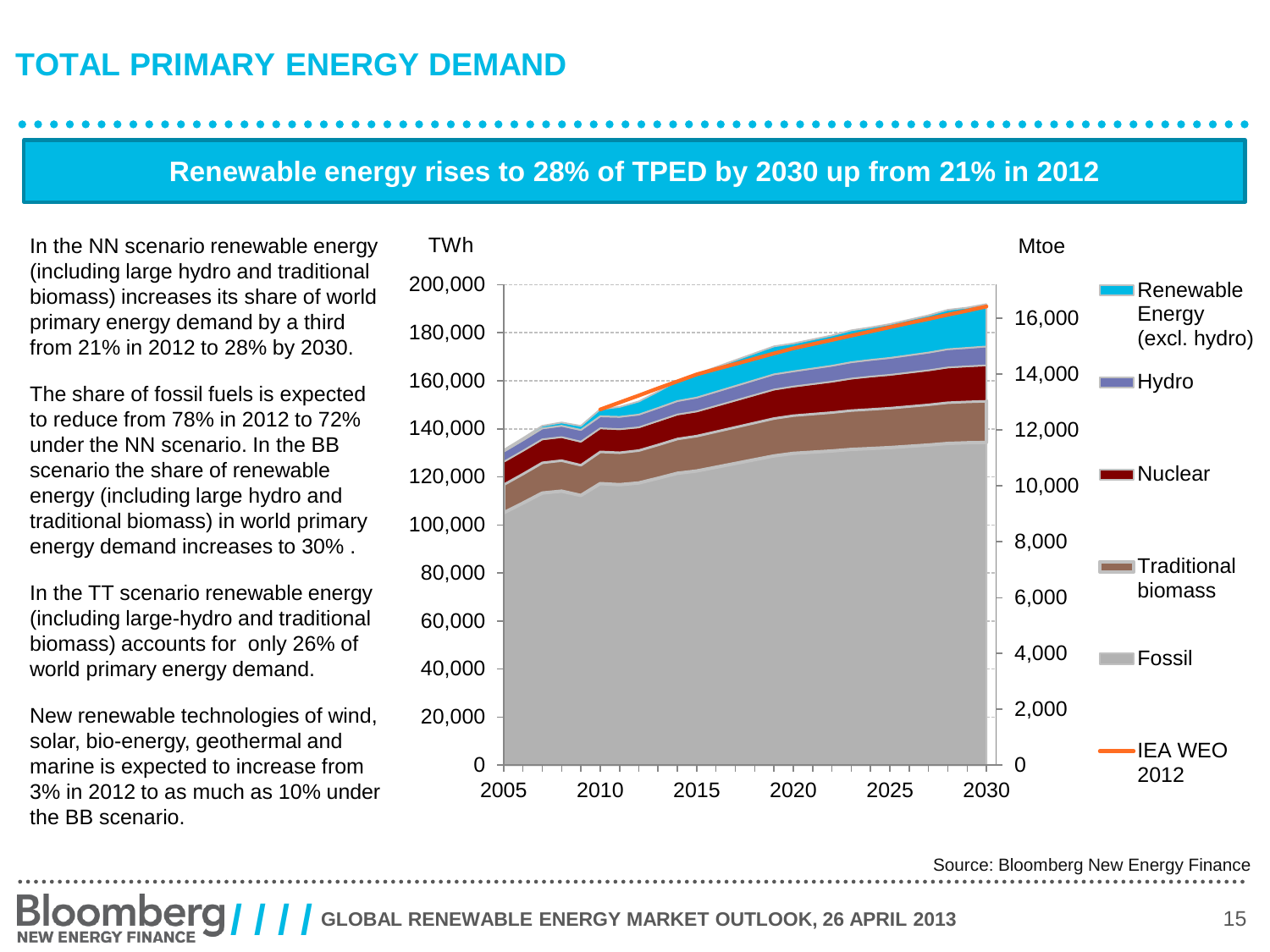## **APPENDIX**

## **METHODOLOGY AND ASSUMPTIONS**

# **GLOBAL RENEWABLE ENERGY MARKET OUTLOOK, 26 APRIL 2013** <sup>16</sup> **/ / / / / / / / / / / / / / / / / / / / / / / / / / / / / / / /**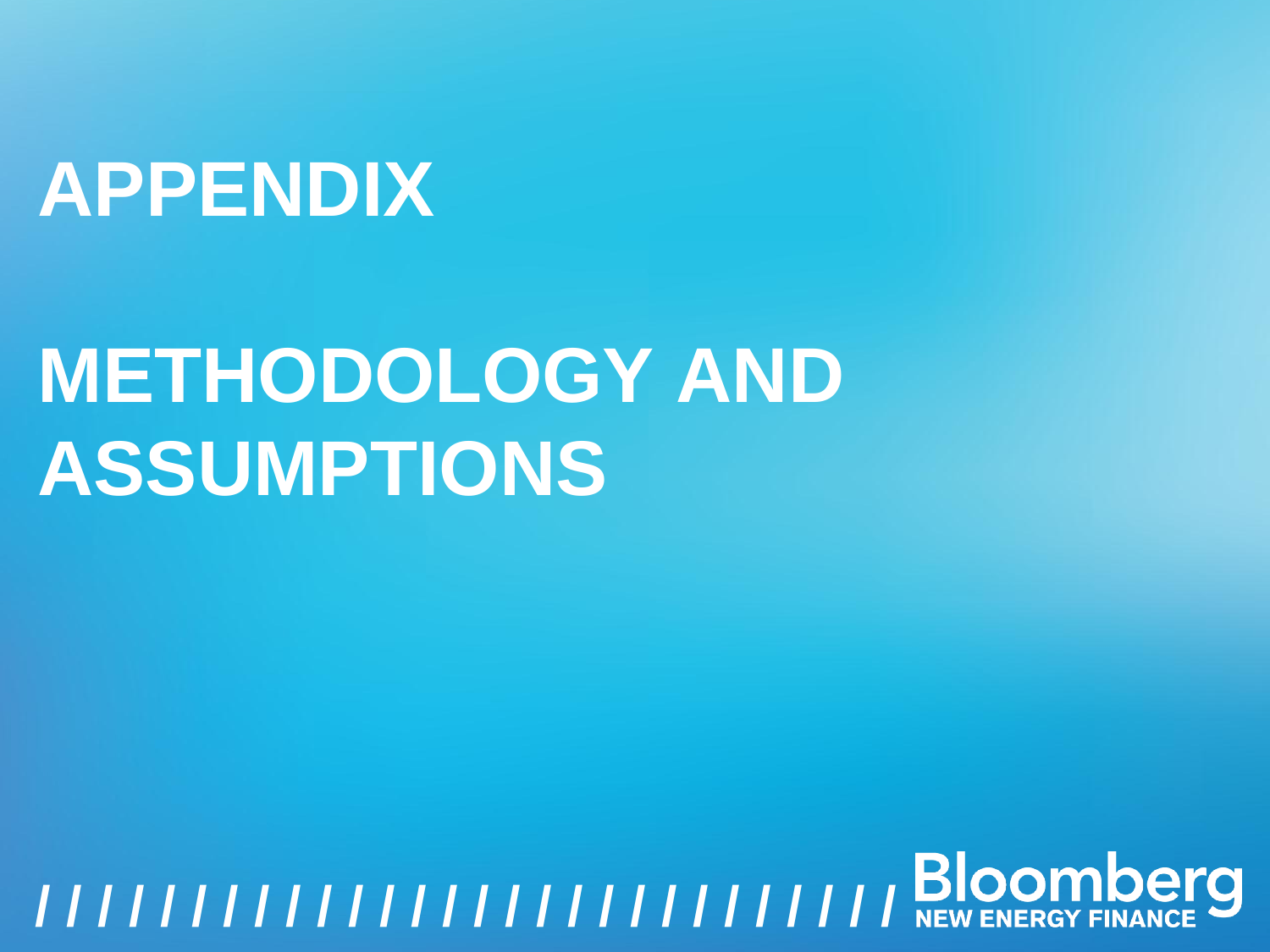## **METHODOLOGY**

• The analysis uses BNEF's Global Energy and Emissions Model (GE<sup>2</sup>M) – a partial equilibrium model of the world energy system. The model is based on detailed country and sector analyses incorporating real world constraints as well as modelled outputs..

- The model is structured around three time periods:
	- Short term (to c.2016) in which build forecasts are based on known development pipelines as determined by BNEF sector experts around the world;
	- Medium term (to c.2020) in which build rates for clean energy technologies are strongly determined by policy goals and BNEF's judgment of these goals being met or exceeded;
	- Long term (to 2030) in which build rates are modelled economically based on an investment decision framework.
- The investment decision analysis determines the demand for energy (based on economic, demographic and technological trends), and which technologies will be built to meet that need. The model builds more of the cheaper technologies, where costs are those seen by project developers and determined on an "levelised cost" basis.
- In the power system, the costs of maintaining / upgrading the network and ensuring reliability of supply demand are borne by the tax payer or electricity user – they are not attributed to individual projects or technologies. This means that renewable technologies do not bear the costs of managing intermittency.
- The levelised costs of power technologies are projected to 2030 using BNEF analysis of technology experience curves and assumptions on future fuel prices and resource curves (for renewable technologies).

• Policy goals are varied in the three scenarios, but in all three scenarios it is assumed that no technology specific support mechanisms are in place post 2020. In countries or regions with climate policies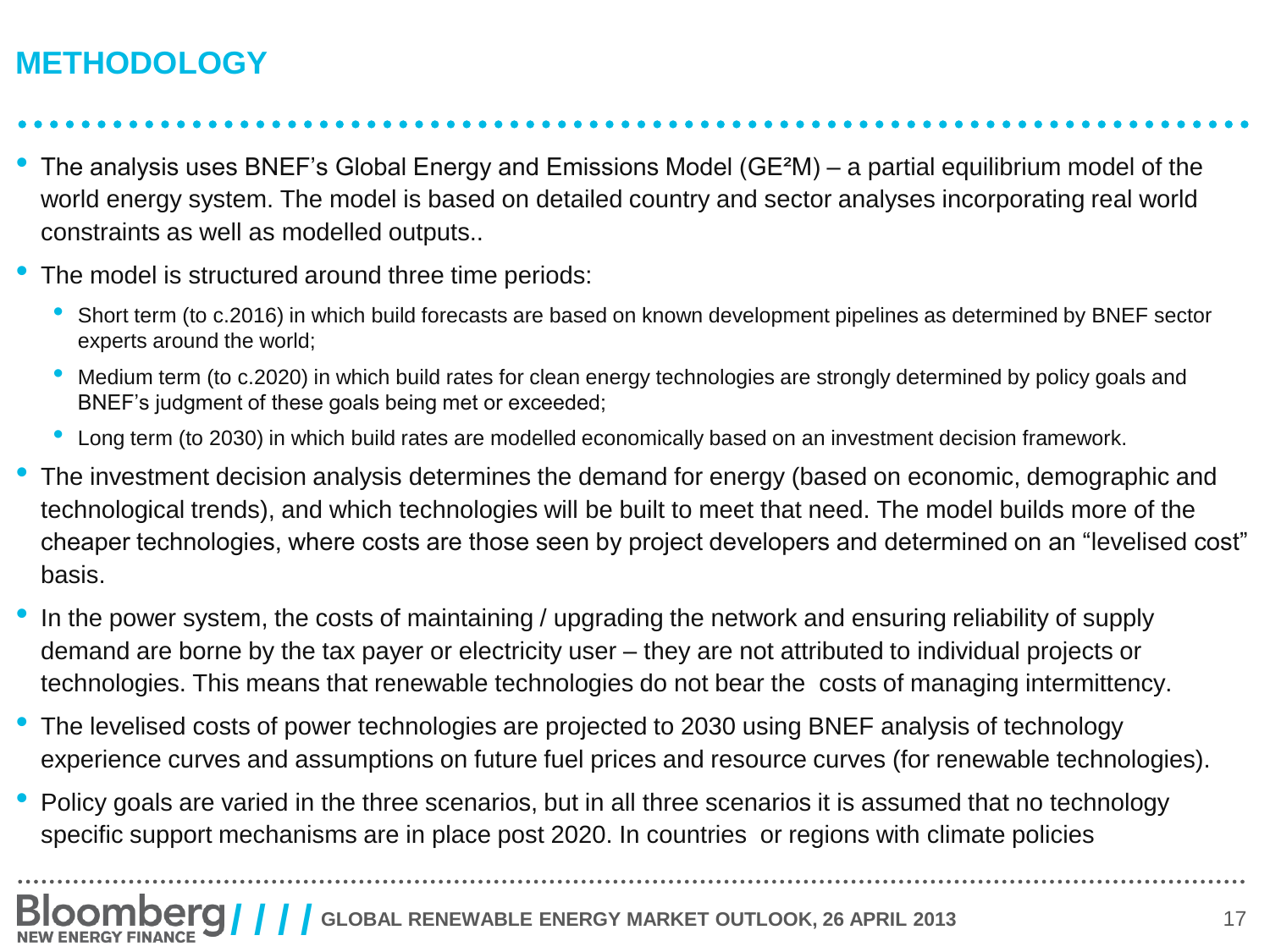## **GAS PRICES**

Gas prices are assumed to rise in the US to \$6/MMBtu by 2030 (NN scenario).

European gas prices remain above US prices and stabilise around \$9/MMBtu (NN scenario).

In China gas prices are higher than in Europe being linked to the Asian LNG market. Prices rise up to 2020 but then fall to 2030 towards \$11/MMBtu (NN scenario).

Gas price s differ across the three scenarios as a result of differences in economic activity and local demand for gas.

![](_page_17_Figure_5.jpeg)

Source: Bloomberg New Energy Finance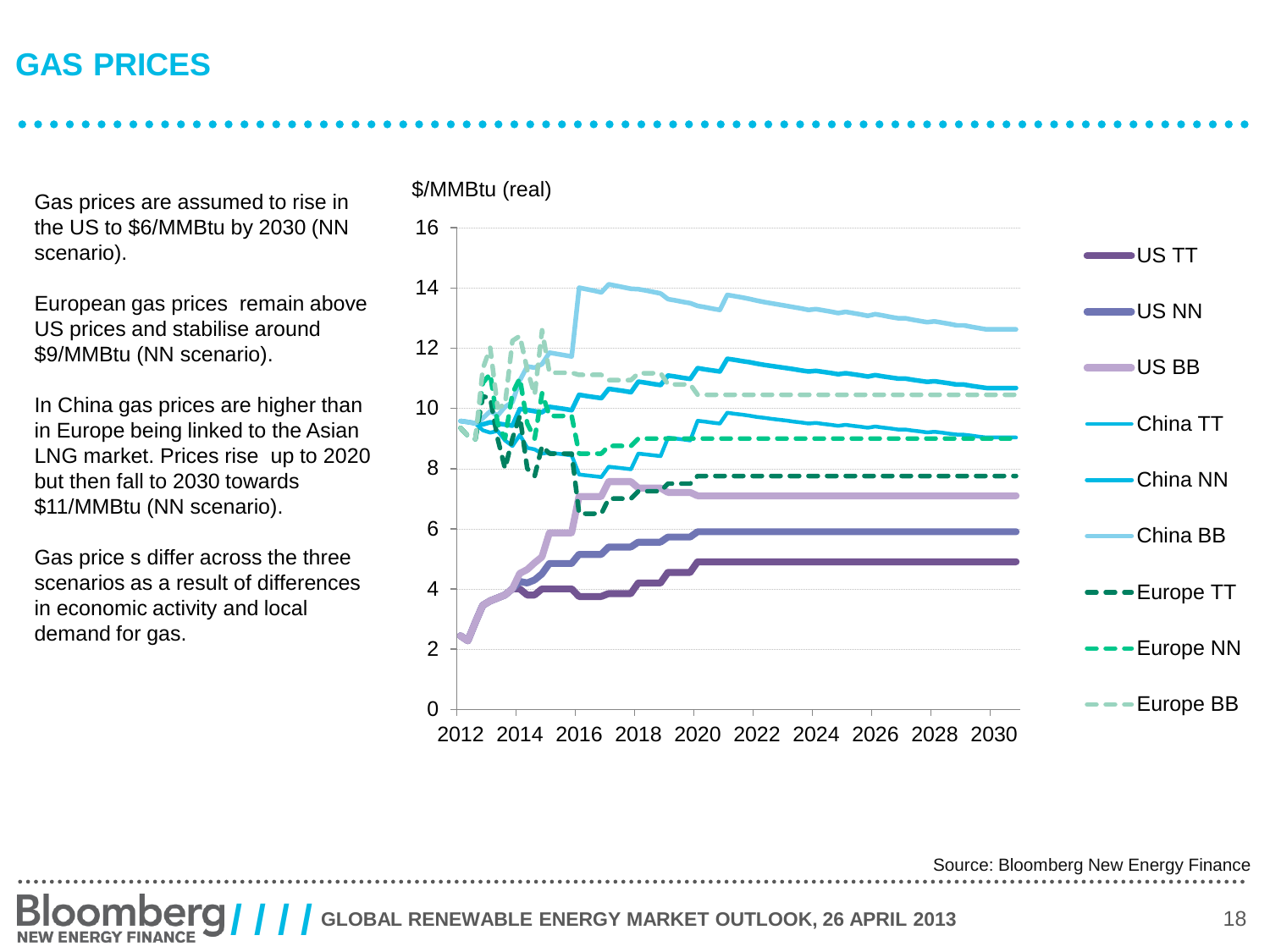## **CARBON PRICES**

Carbon prices are derived from BNEF's proprietary long-term fundamental analysis of the world's carbon markets.

The NN scenario assumes existing and currently proposed carbon markets in EU, Australia & South Korea continue as planned.

The BB scenario assumes domestic carbon pricing mechanisms are implemented in China and the US. There is no change to the carbon prices for Europe, Australia and S Korea in the NN scenario.

In the TT scenario Australia repeals its carbon price leaving only Europe with a carbon price under the current legislation.

![](_page_18_Figure_5.jpeg)

Note: prices in Europe are strongly driven by the cost of fuel switching between coal and gas generation.

This is currently > \$50/tCO2

Source: Bloomberg New Energy Finance

**COBAL RENEWABLE ENERGY MARKET OUTLOOK, 26 APRIL 2013 19**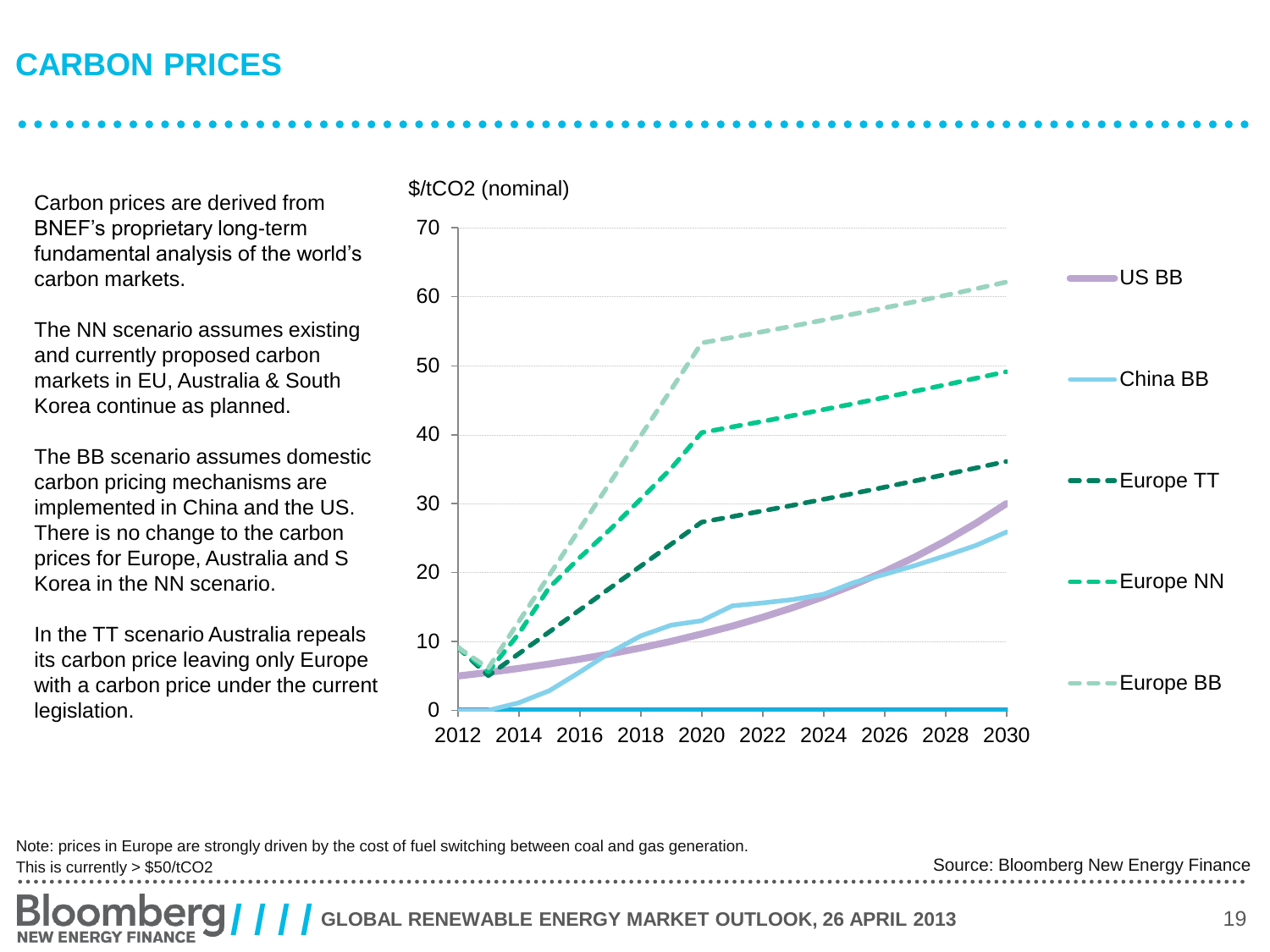## **POWER INFRASTRUCTURE IMPROVEMENTS**

split into: transmission additions, smart grid, demand response and storage.

Expenditure on power infrastructure differs under the three scenarios.

Transmission systems and smart grid schemes account for the majority of expenditure. Demand response requires relatively upfront capital.

Storage systems include pumped hydro and batteries. The cost of battery systems is projected to fall more rapidly in the BB scenario.

309 442 574 306 360 432  $\begin{array}{|c|c|} \hline & & 56 & 67 \\ \hline & & & & \end{array}$ 132 166 190 TT  $\mid$  NN  $\mid$  BB  $\mid$   $\mid$  TT  $\mid$  NN  $\mid$  BB  $\mid$   $\mid$  TT  $\mid$  NN  $\mid$  BB  $\mid$   $\mid$  TT  $\mid$  NN  $\mid$  BB **Transmission** additions (\$bn) Smart grid investment (\$bn) Demand response additions (\$bn) Storage (\$bn) Expenditure \$bn (2013-2030) Power infrastructure expenditure

Source: Bloomberg New Energy Finance

**GLOBAL RENEWABLE ENERGY MARKET OUTLOOK, 26 APRIL 2013** 20 **ENERGY FINANC**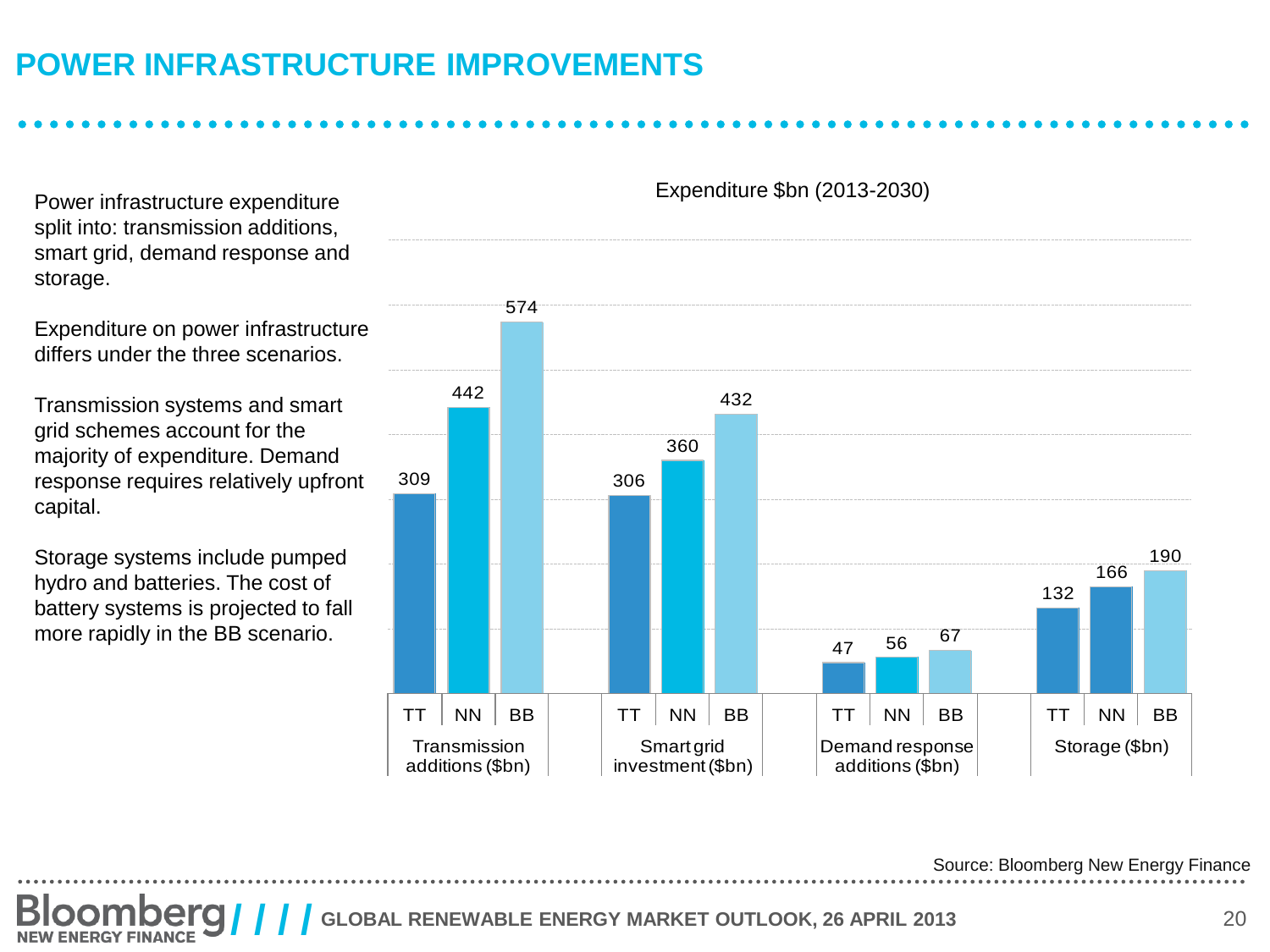## **LEVELISED COST OF ENERGY - WIND**

The levelised cost of generating power from wind (onshore) falls 35% in real terms between 2012 and 2030 as innovation and economies of scale drive down costs.

In some geographies the LCOE from new build wind energy at high quality sites is already cheaper than new build coal- or gas-fired electricity without subsidy.

Fuel price and carbon risk pushes the cost of new gas- and coal-fired generation higher..

Projected carbon prices in Europe and Australia make it more economical to invest in new wind than gas and coal capacity.

![](_page_20_Figure_5.jpeg)

Note: Global average LCOEs calculated from BNEF forecast LCOEs in Europe, China, and US. Source: Bloomberg New Energy Finance

**COBAL RENEWABLE ENERGY MARKET OUTLOOK, 26 APRIL 2013** *21* **NEW ENERGY FINANCE**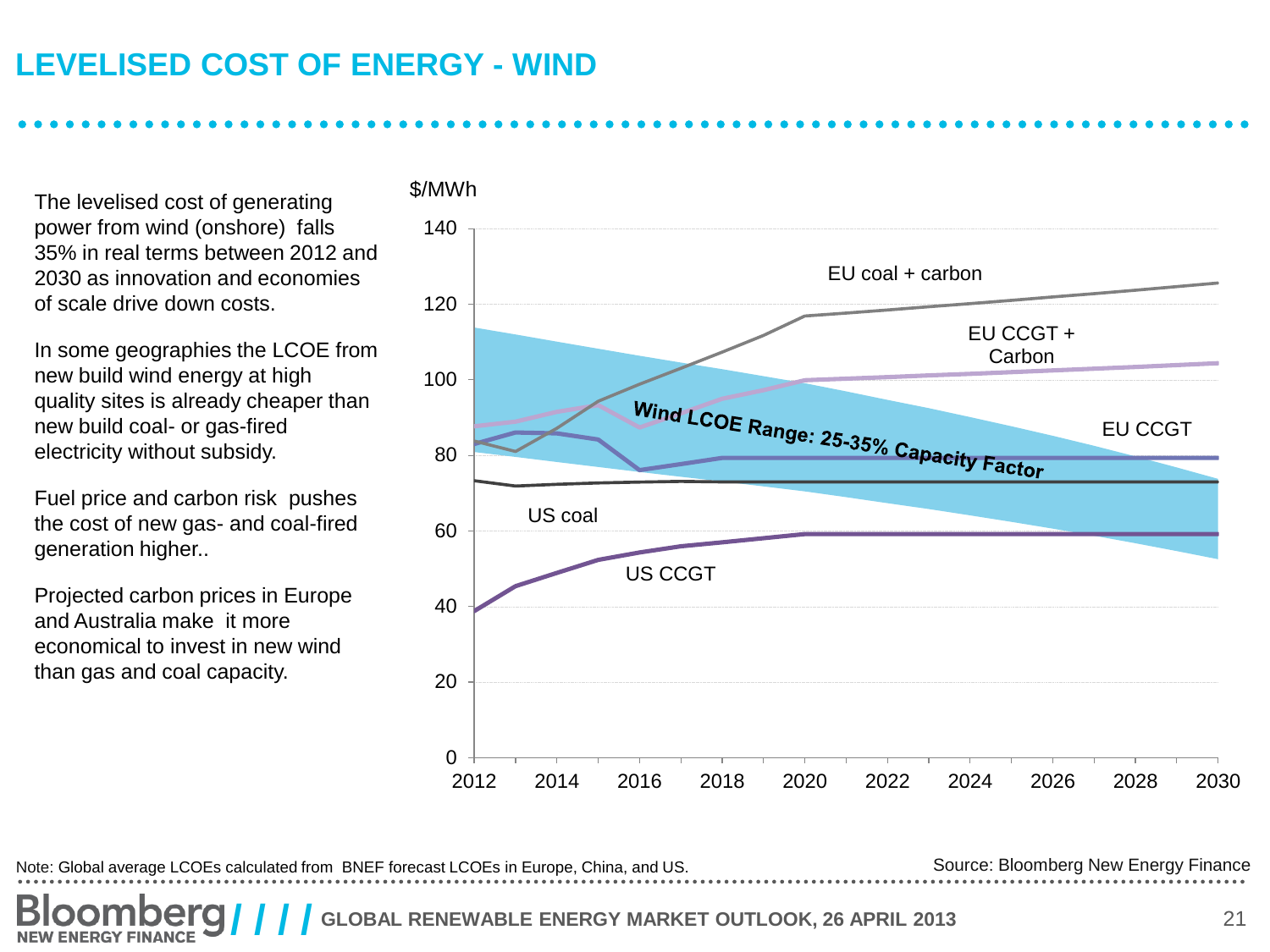## **LEVELISED COST OF ENERGY - SOLAR**

Utility-scale solar PV is not yet cost competitive with new-build coal- and gas-fired generation in most geographies.

The levelised cost of generating power from solar PV however is expected to fall by 30-40% in real terms between 2012 and 2030.

This cost reduction makes large solar PV arrays competitive in markets with carbon pricing this decade.

By 2020 solar energy from high insolation utility-scale facilities will fall to around \$80/MWh – roughly the cost of high quality wind in 2012.

![](_page_21_Figure_5.jpeg)

Note: Global average LCOEs calculated from BNEF forecast LCOEs in Europe, China, and US. Source: Bloomberg New Energy Finance

**COBAL RENEWABLE ENERGY MARKET OUTLOOK, 26 APRIL 2013** 22 **NEW ENERGY FINANCE**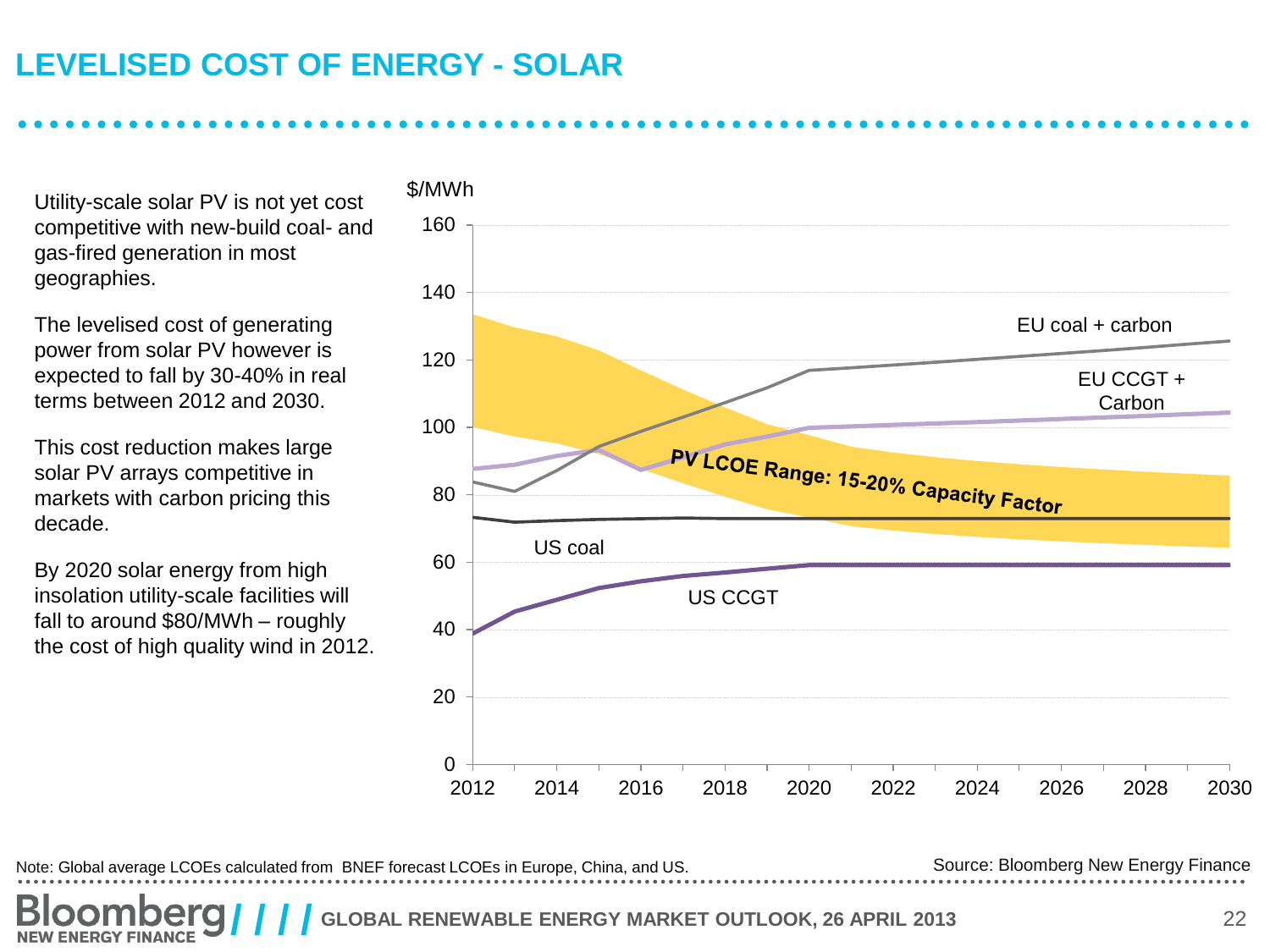## **COPYRIGHT AND DISCLAIMER**

This publication is the copyright of Bloomberg New Energy Finance. No portion of this document may be photocopied, reproduced, scanned into an electronic system or transmitted, forwarded or distributed in any way without prior consent of Bloomberg New Energy Finance.

The information contained in this publication is derived from carefully selected sources we believe are reasonable. We do not guarantee its accuracy or completeness and nothing in this document shall be construed to be a representation of such a guarantee. Any opinions expressed reflect the current judgment of the author of the relevant article or features, and does not necessarily reflect the opinion of Bloomberg New Energy Finance, Bloomberg Finance L.P., Bloomberg L.P. or any of their affiliates ("Bloomberg"). The opinions presented are subject to change without notice. Bloomberg accepts no responsibility for any liability arising from use of this document or its contents. Nothing herein shall constitute or be construed as an offering of financial instruments, or as investment advice or recommendations by Bloomberg of an investment strategy or whether or not to "buy," "sell" or "hold" an investment.